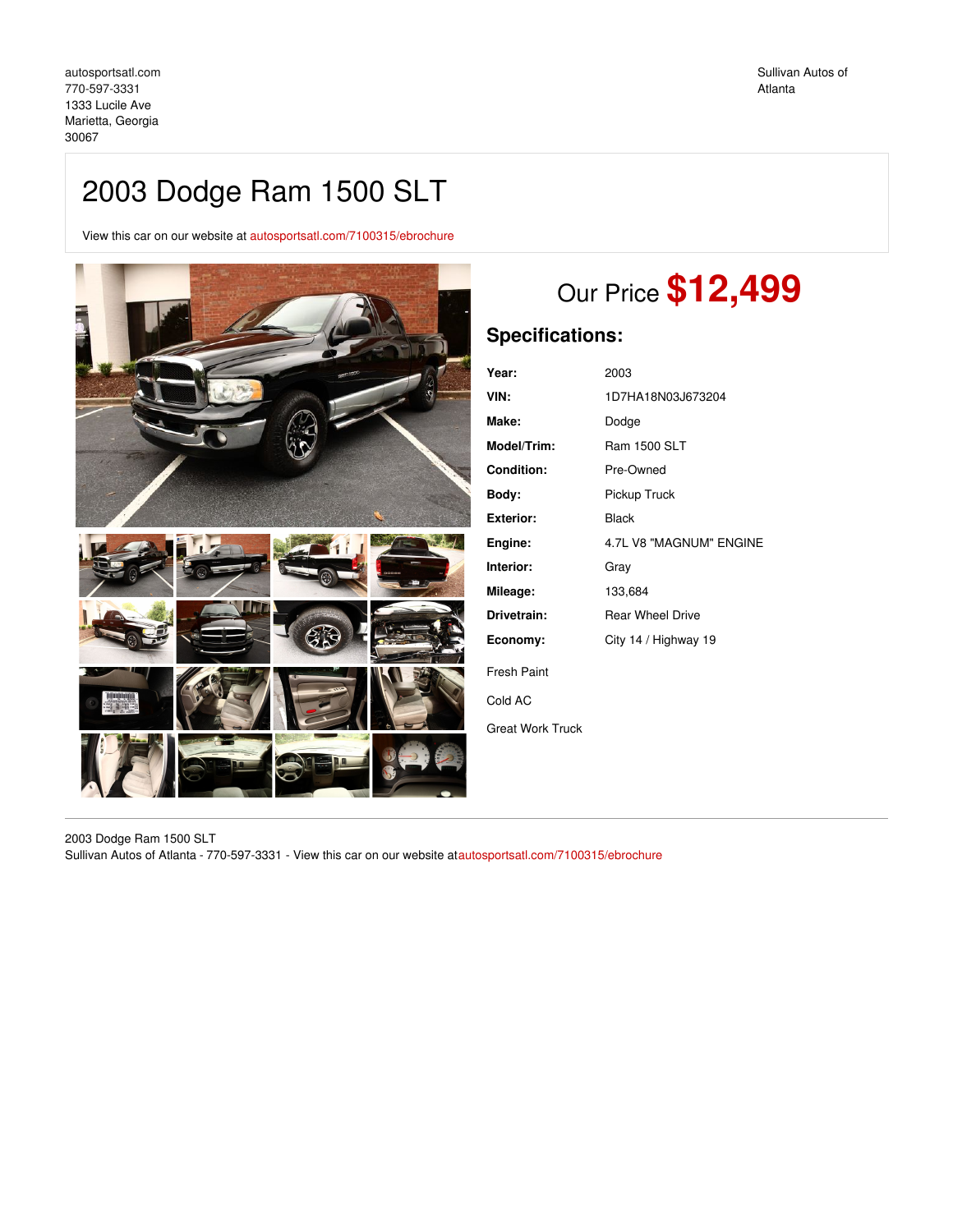

2003 Dodge Ram 1500 SLT Sullivan Autos of Atlanta - 770-597-3331 - View this car on our website a[tautosportsatl.com/7100315/ebrochure](https://autosportsatl.com/vehicle/7100315/2003-dodge-ram-1500-slt-marietta-georgia-30067/7100315/ebrochure)